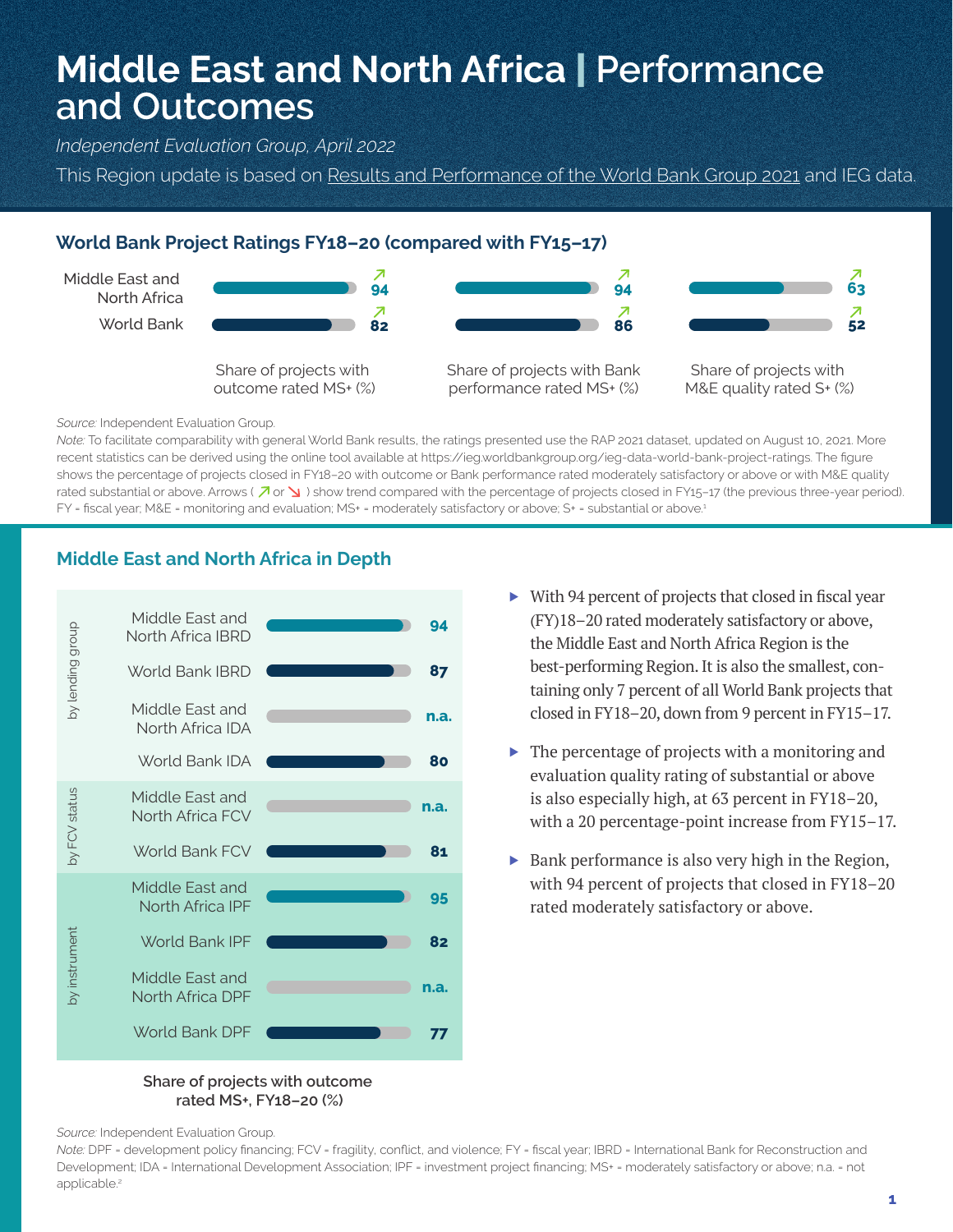# **Project Outcome Ratings over Time, Middle East and North Africa**

Middle East and North Africa and World Bank Projects Rated Moderately Satisfactory or Above



*Source:* Independent Evaluation Group. *Note:* MS+ = moderately satisfactory or above.

# Middle East and North Africa Projects, Percentage Distribution of Ratings